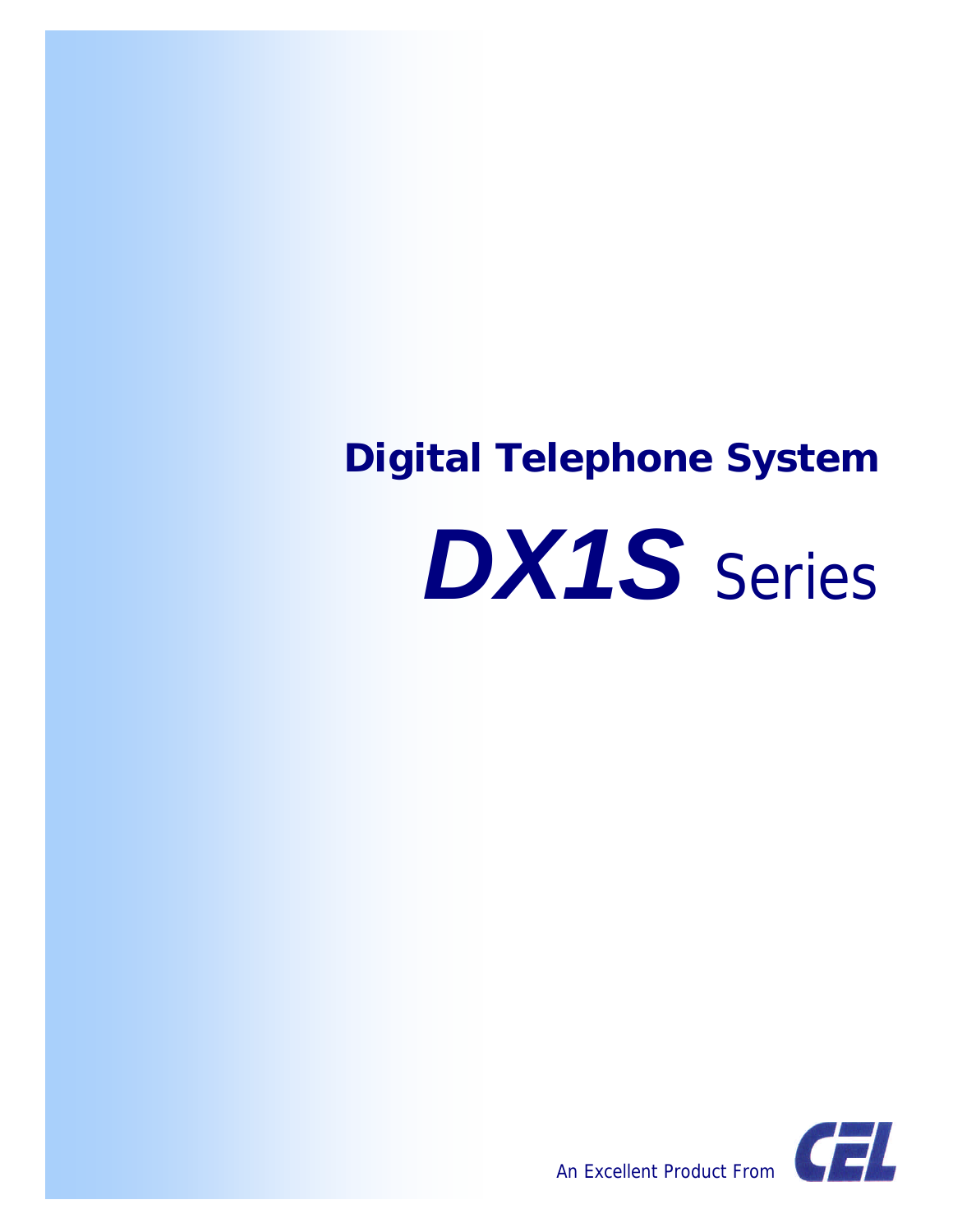

#### **Remote Maintenance**

No matter the distance and time, Remote Maintenance allows the technician to diagnosis and programs the system through the telephone lines.

#### **Auto-Attendant & DISA**

**Advanced Solid State Voice Recording Technology in** DX1S allows the customers custom-made their messages with different languages for Auto-Attendant and DISA (Direct Inward Station Access) features and handles the incoming call effectively.

#### **Voice Mail System**

With the Voice Mail Module, DX1S provides the Voice MailBox for all the extension users and maximizes the communication efficiency and effectiveness.

#### **And So Many Powerful Features**

Digital PCM Trunk (E1-R2) **Account Originated Toll Restriction Trunk to Trunk Transfer Hotel/Motel Features** Networking ......

# $DX1S$  Series **Digital Telephone System**

#### **Expandable Capacity**

The innovative digital design enable DX1S Series Digital Telephone System to expand from 32 ports up to 480 ports to meet the business's changing requirement and growth.

Modular architecture ensures cost effectiveness in different capacity.

#### **Universal Slot**

Universal Slot make DX1S System so flexible and easy installation. Different line cards, such as Analog Trunk Card, Analog Extension Card, Digital Trunk Card, E&M Trunk Card etc., can be installed in the universal slots to form different configuration system.



DX1S-E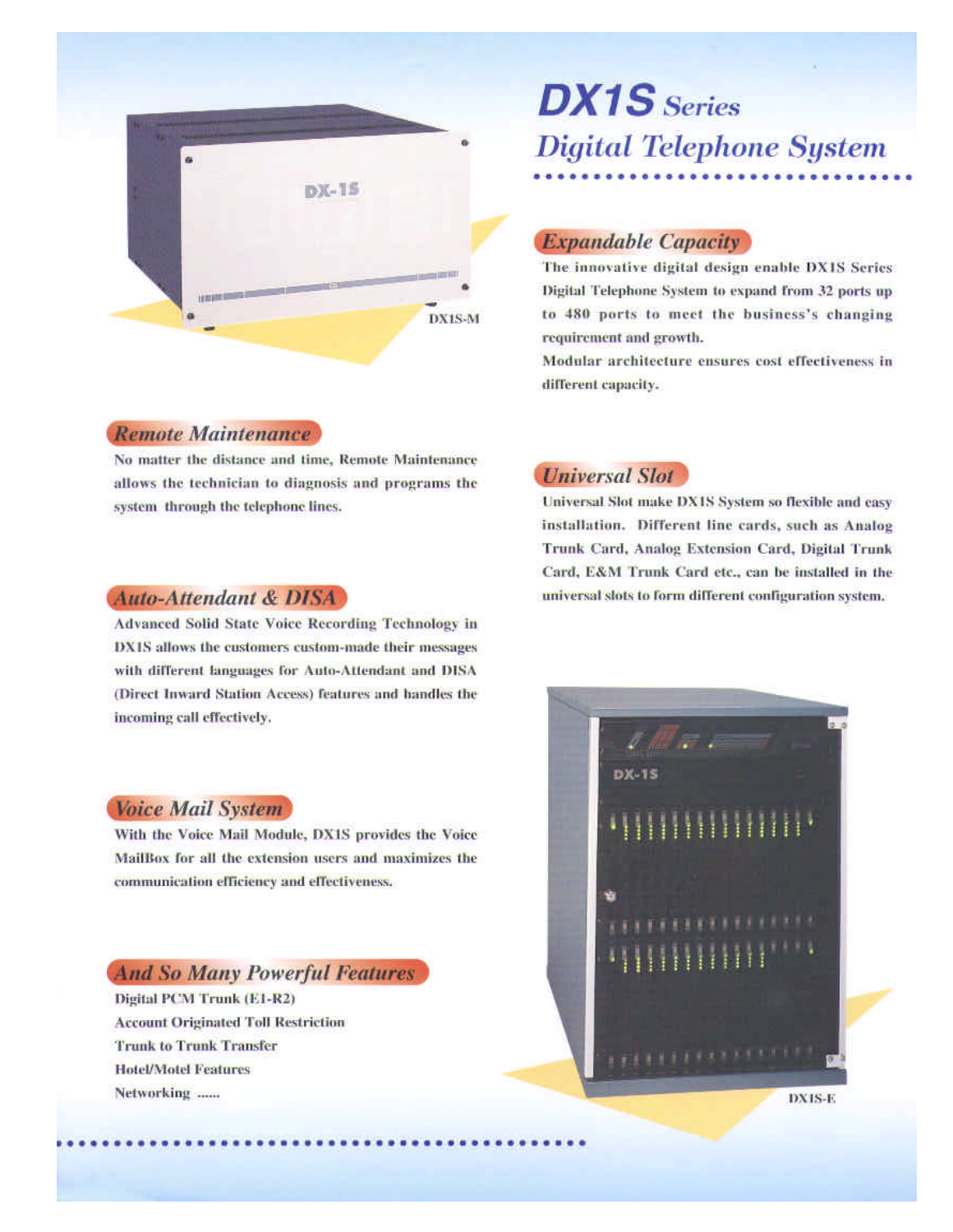### **Effective & Efficient** Communication

#### **SYSTEM CONFIGURATION**

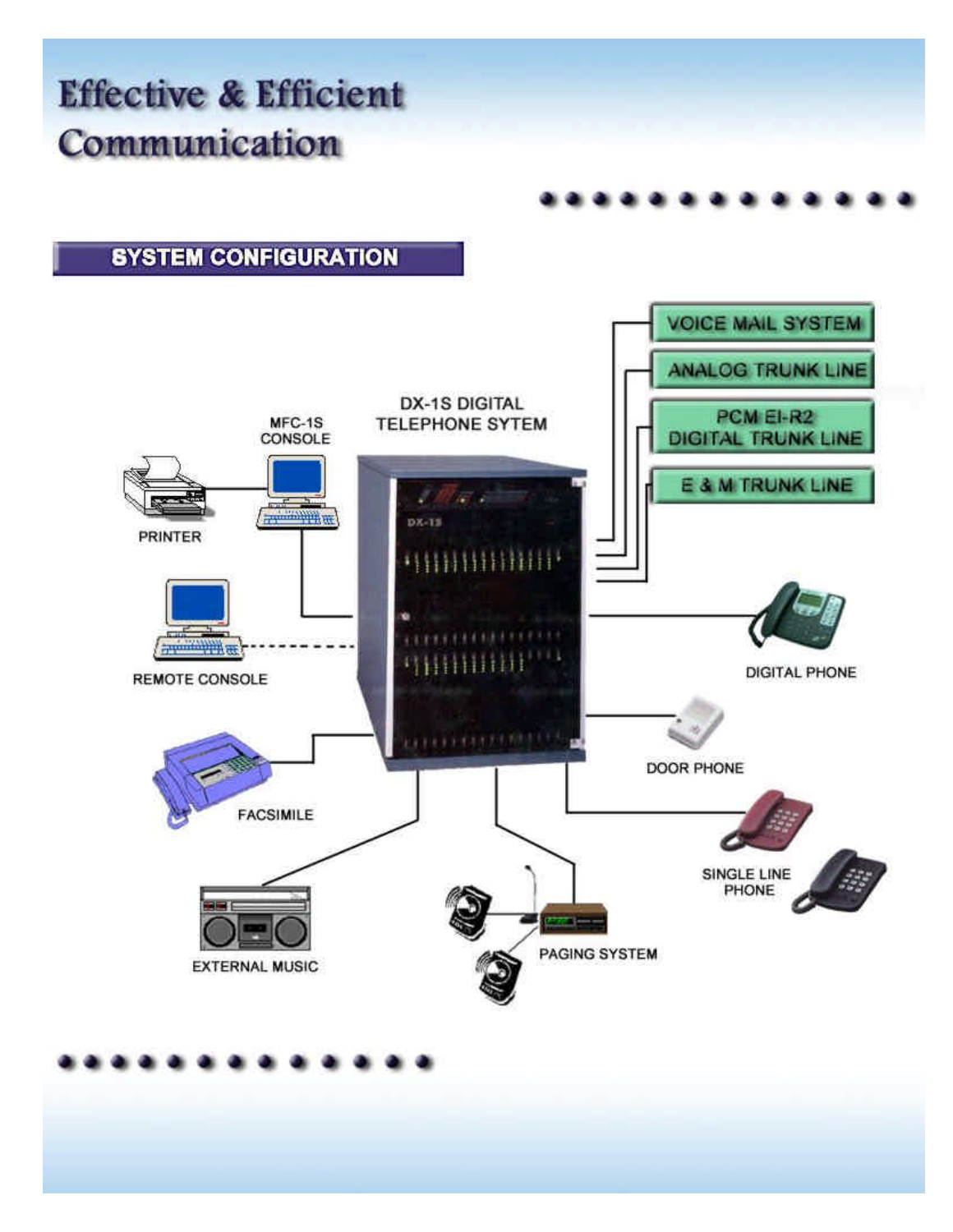

### *User Friendly Console: Full Keyline Features & Status of System*

| <b>TRUNK</b><br><b>EXTENSION-</b><br>목<br>$ID =$<br>$\vert$ 1<br><b>DAY/NIGHT</b><br>PARK-1<br>PARK-2<br>PARK-3<br>PARK-4<br>PARK-5<br><b>FLASH</b><br>圓<br>E<br><b>RELEASE</b><br>ANSWER |               | <b>EXISDIGITAL PABX MFC1S &lt;&lt; ATTENDANT CONSOLE MODE&gt;&gt;</b> $ID = 01$ | L <sub>L</sub> |
|-------------------------------------------------------------------------------------------------------------------------------------------------------------------------------------------|---------------|---------------------------------------------------------------------------------|----------------|
|                                                                                                                                                                                           |               |                                                                                 |                |
|                                                                                                                                                                                           |               |                                                                                 |                |
|                                                                                                                                                                                           |               |                                                                                 |                |
|                                                                                                                                                                                           |               |                                                                                 |                |
|                                                                                                                                                                                           |               |                                                                                 |                |
|                                                                                                                                                                                           |               |                                                                                 |                |
|                                                                                                                                                                                           |               |                                                                                 |                |
|                                                                                                                                                                                           |               |                                                                                 |                |
|                                                                                                                                                                                           |               |                                                                                 |                |
|                                                                                                                                                                                           |               |                                                                                 |                |
|                                                                                                                                                                                           |               |                                                                                 |                |
|                                                                                                                                                                                           |               |                                                                                 |                |
|                                                                                                                                                                                           |               |                                                                                 |                |
|                                                                                                                                                                                           |               |                                                                                 |                |
|                                                                                                                                                                                           |               |                                                                                 |                |
|                                                                                                                                                                                           |               |                                                                                 |                |
|                                                                                                                                                                                           |               |                                                                                 |                |
|                                                                                                                                                                                           |               |                                                                                 |                |
|                                                                                                                                                                                           |               |                                                                                 |                |
|                                                                                                                                                                                           |               |                                                                                 |                |
|                                                                                                                                                                                           | <b>A</b> Menu |                                                                                 | 88 88 88 88 88 |